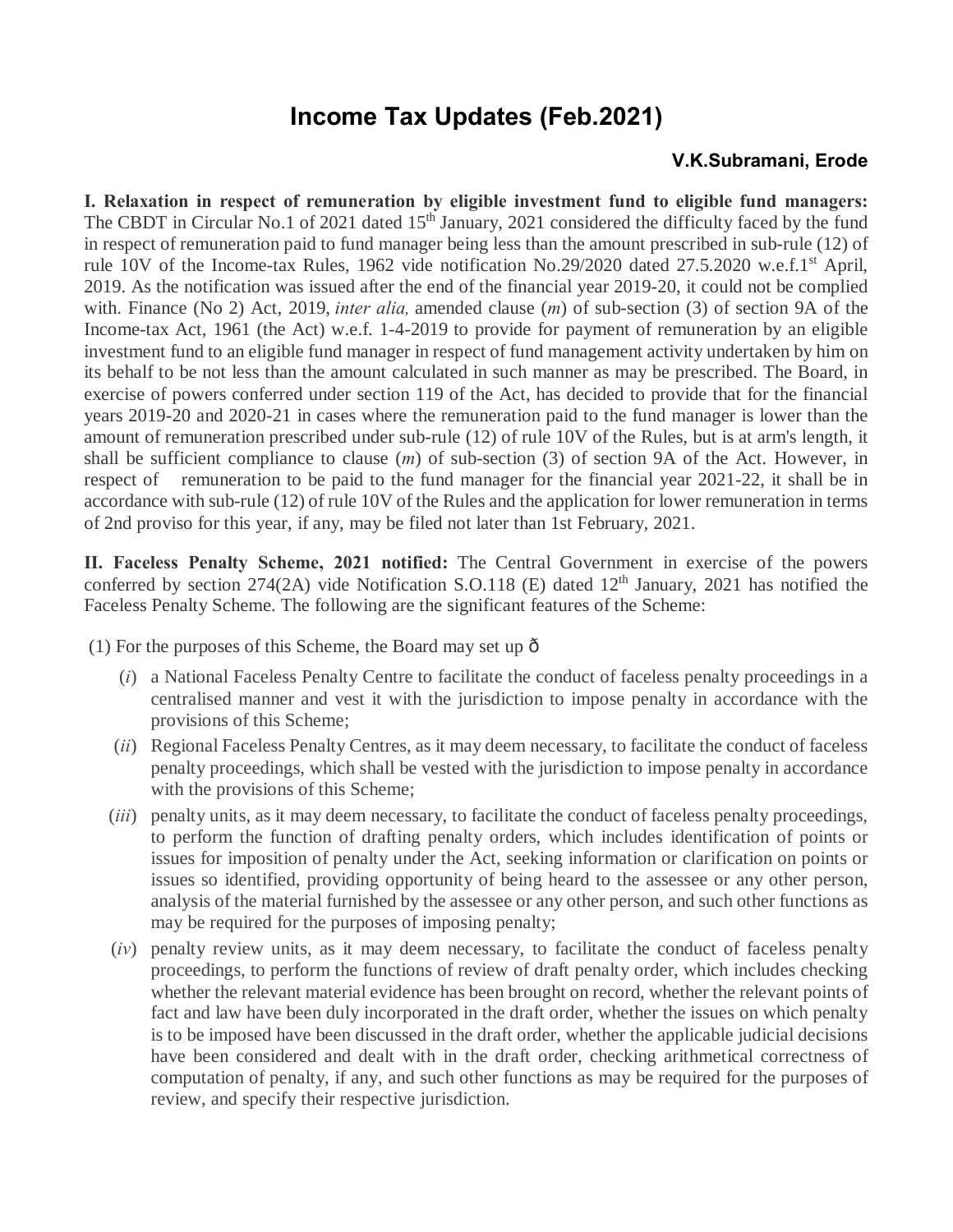(2) All communication among the penalty unit and penalty review unit or with the assessee or any other person, as the case may be, or any income-tax authority or the National Faceless Assessment Centre, with respect to the information or documents or evidence or any other details as may be necessary for the purposes of imposing penalty under this Scheme, shall be through the National Faceless Penalty Centre.

(3) Words and expressions used herein and not defined but defined in the Act shall have the meaning respectively assigned to them in the Act.

(4) The penalty under this Scheme shall be imposed in respect of such territorial area, or persons or class of persons, or income or class of income or cases or class of cases, or penalties or class of penalties as may be specified by the Board.

 $(5)$  The penalty in a case shall be levied under this Scheme as per the following procedure, namely:

- $(i)$  where any income-tax authority or the National Faceless Assessment Centre has, in a case, $\hat{\sigma}$ 
	- (*a*) initiated penalty proceedings and issued a show-cause notice for imposition of penalty; or
	- (*b*) recommended initiation of penalty proceedings,

it shall refer such case, in the form specified in clause (*viii*) of paragraph 12, to the National Faceless Penalty Centre;

- (*ii*) the National Faceless Penalty Centre shall in a case, where reference has been received as per clause (*i*), assign such case to a specific penalty unit in any one of the Regional Faceless Penalty Centres through an automated allocation system;
- (*iii*) where in a case assigned to a penalty unit, initiation of penalty proceedings has been recommended, such unit, after examination of the material available on record, may decide to, $\hat{\sigma}$ 
	- (*a*) agree with the recommendation and prepare a draft notice calling upon the assessee or any other person, as the case may be, to show cause as to why penalty should not be levied under the relevant provisions of the Act; or
	- (*b*) disagree with the recommendation, for reasons to be recorded in writing, and send such draft notice or the reasons, as the case may be, to the National Faceless Penalty Centre;
- (*iv*) the National Faceless Penalty Centre shall upon receipt of the draft notice or reasons referred to in clause  $(iii)$  from the penalty unit, $\hat{o}$ 
	- (*a*) serve the show-cause notice, as per the draft referred to in sub-clause (*a*) of clause (*iii*), upon the assessee or any other person, as the case may be, specifying the date and time for filing a response; or
	- (*b*) not initiate penalty in cases referred to in sub-clause (*b*) of clause (*iii*);
- (*v*) where in the case assigned to a penalty unit, penalty proceedings are already initiated, such unit shall prepare a draft notice calling upon the assessee or any other person, as the case may be, to show cause as to why penalty should not be levied under the relevant provisions of the Act and send such notice to the National Faceless Penalty Centre;
- (*vi*) the National Faceless Penalty Centre shall serve the show-cause notice, as per draft referred to in clause  $(v)$ , upon the assessee or any other person, as the case may be, specifying the date and time for filing a response;
- (*vii*) the assessee or any other person, as the case may be, shall file a response to the show-cause notice, referred to in sub-clause (*a*) of clause (*iv*) or in clause (*vi*), within the date and time specified therein, or such extended date and time as may be allowed on the basis of an application made in this behalf, with the National Faceless Penalty Centre;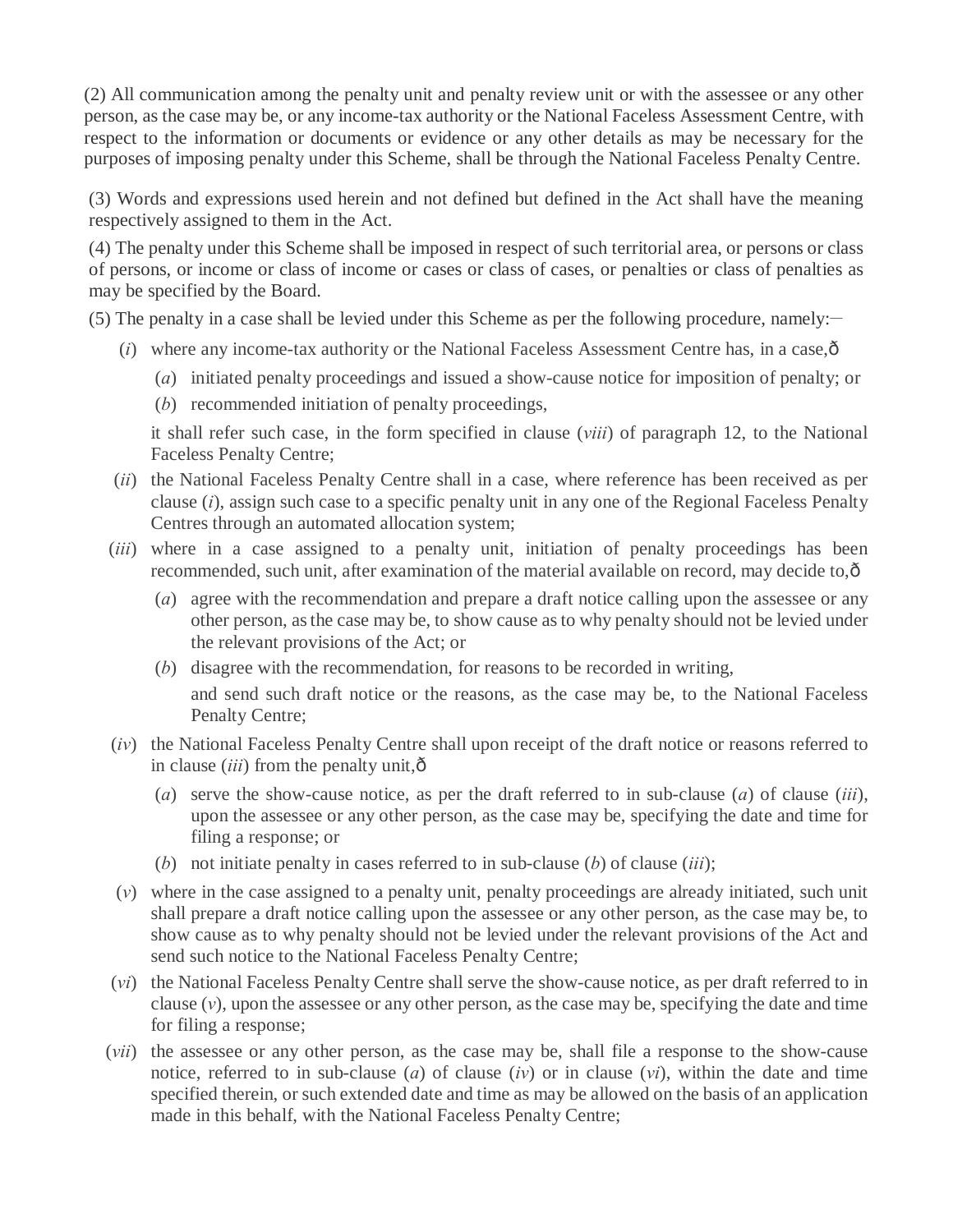- (*viii*) where response is filed by the assessee or any other person, as the case may be, the National Faceless Penalty Centre shall send such response to the penalty unit, and where no such response is filed, inform the penalty unit;
- (*ix*) the penalty unit may make a request to the National Faceless Penalty Centre for,
	- (*a*) obtaining further information, documents or evidence from any income-tax authority or the National Faceless Assessment Centre; or
	- (*b*) obtaining further information, documents or evidence from the assessee or any other person; or
	- (*c*) seeking technical assistance or conducting verification;
- (*x*) the National Faceless Penalty Centre shall, upon receipt of request, referred to in sub-clauses (*a*) or (*b*) of clause (*ix*), issue appropriate notice or requisition to the income-tax authority or the National Faceless Assessment Centre or the assessee or any other person, as the case may be, to submit such information, documents or evidence, as may be specified by the penalty unit, specifying the date and time for furnishing a response;
- (*xi*) the income-tax authority or the National Faceless Assessment Centre or the assessee or any other person, as the case may be, shall furnish a response to the notice or requisition, as referred to in clause (*x*), within the date and time specified therein, or such extended date and time as may be allowed on the basis of an application made in this behalf, to the National Faceless Penalty Centre;
- (*xii*) where a request for conducting of certain enquiry or verification or seeking technical assistance has been made by the penalty unit, the National Faceless Penalty Unit shall send such request to the National Faceless Assessment Centre specifying a date and time for submitting a report;
- (*xiii*) where response to notice referred to in clause (*x*) is filed by the income-tax authority or the National Faceless Assessment Centre or the assessee or any other person, as the case may be, the National Faceless Penalty Centre shall send such response to the penalty unit, and where no such response is filed, inform the penalty unit;
- (*xiv*) where a report in response to request referred to in clause (*xii*) is received by the National Faceless Penalty Centre, it shall send such report to the penalty unit, and where no such report is received, inform the penalty unit;
- (*xv*) the penalty unit shall, after considering the material on record including response furnished, if any, as referred to in clauses (*viii*) and (*xiii*) or report, if any, as referred to in clause (*xiv*), propose for,--
	- (*a*) imposition of the penalty and prepare a draft order for such imposition of penalty; or
	- (*b*) non-imposition of the penalty,

for reasons to be recorded in writing and send the proposal along with such draft order or reasons, as the case may be, to the National Faceless Penalty Centre;

- (*xvi*) the National Faceless Penalty Centre shall examine the proposal, as referred to in clause (*xv*), in accordance with the risk management strategy specified by the Board, including by way of an automated examination tool, whereupon it may decide, -
	- (*a*) in a case where imposition of penalty has been proposed, to pass the penalty order as per draft order referred to in sub-clause (*a*) of clause (*xv*), and serve a copy thereof upon the assessee or any other person, as the case may be; or
	- (*b*) in a case where non-imposition of penalty has been proposed, not to impose penalty under intimation to the assessee or any other person, as the case may be; or
	- (*c*) assign the case to a penalty review unit in any one of the Regional Faceless Penalty Centres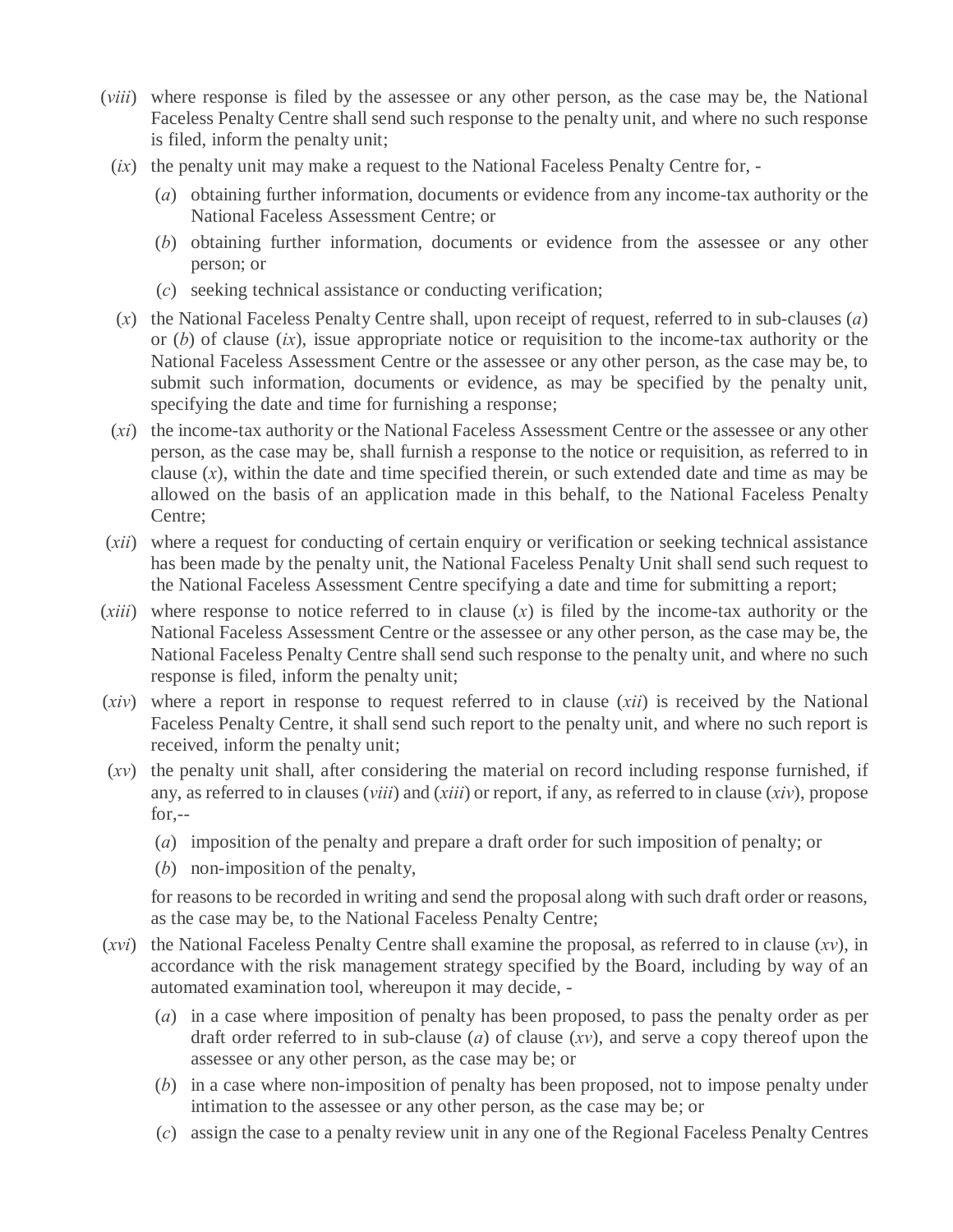through an automated allocation system, for conducting review of such proposal;

- (*xvii*) the penalty review unit shall review the proposal of penalty unit, as referred to in clause  $(xv)$ , whereupon it may concur with, or suggest modification to, such proposal, for reasons to be recorded in writing, and intimate the National Faceless Penalty Centre;
- (*xviii*) where the penalty review unit concurs with the proposal of penalty unit, the National Faceless Penalty Centre shall follow the procedure laid down in sub-clause (*a*) or sub-clause (*b*) of clause (*xvi*);
- (*xix*) where the penalty review unit suggests modification to the proposal in sub-clause (*a*) or sub-clause (*b*) of clause (*xv*), the National Faceless Penalty Centre shall assign the case to a specific penalty unit, other than the penalty unit referred to in clause (*xv*), in any one of the Regional Faceless Penalty Centres through an automated allocation system;
- (*xx*) where the case is assigned to a penalty unit, as referred to in clause (*xix*), such penalty unit, after considering the material on record including suggestions for modification and reasons recorded by the penalty review unit, $\hat{o}$ 
	- (*a*) in a case where the modifications suggested by the penalty review unit are prejudicial to the interest of assessee or any other person, as the case may be, as compared to the proposal of the penalty unit under clause (*xv*), shall follow the procedure laid down in clauses (*v*) to (*xiv*) and prepare a revised draft order for imposition of penalty; or
	- (*b*) in a case where the modification are not prejudicial to the interest of assessee or any other person, as the case may be, shall prepare a revised draft order for imposition of penalty; or
	- (*c*) may propose non-imposition of penalty, for reasons to be recorded in writing, and send such order or reasons to the National Faceless Penalty Centre;
- (*xxi*) upon receipt of revised draft order from the penalty unit, as referred to in clause (*xx*), the National Faceless Penalty Centre shall pass the penalty order as per such draft and serve a copy thereof upon the assessee or any other person or not impose penalty under intimation to the assessee or any other person, as the case may be;
- (*xxii*) where in a case, as referred to in sub-clause (*a*) or (*b*) of clause (*i*), the National Faceless Penalty Centre has passed a penalty order, or not initiated or imposed penalty, as the case may be, it shall send a copy of such order or reasons for not initiating or imposing penalty to the income-tax authority, referred to in clause (*i*) or the National Faceless Assessment Centre, as the case may be, for such action as may be required under the Act.

Notwithstanding anything contained in (i) to (xxii) above, the Principal Chief Commissioner or the Principal Director General, in charge of the National Faceless Penalty Centre, may at any stage of the penalty proceedings, if considered necessary, transfer such proceedings to the income-tax authority or the National Faceless Assessment Centre having jurisdiction over the assessee or any other person, in whose case the penalty proceedings are initiated, with the prior approval of the Board.

(6) With a view to rectifying any mistake apparent from the record the National Faceless Penalty Centre may, by an order to be passed in writing, amend any order passed by it under this Scheme.

An application for rectification of mistake, as referred to in sub- paragraph (1), may be filed with the National Faceless Penalty Centre by the,  $\hat{o}$ 

- (*a*) assessee or any other person, as the case may be; or
- (*b*) penalty unit, which prepared the order; or
- (*c*) penalty review unit, which reviewed the order; or
- (*d*) income-tax authority; or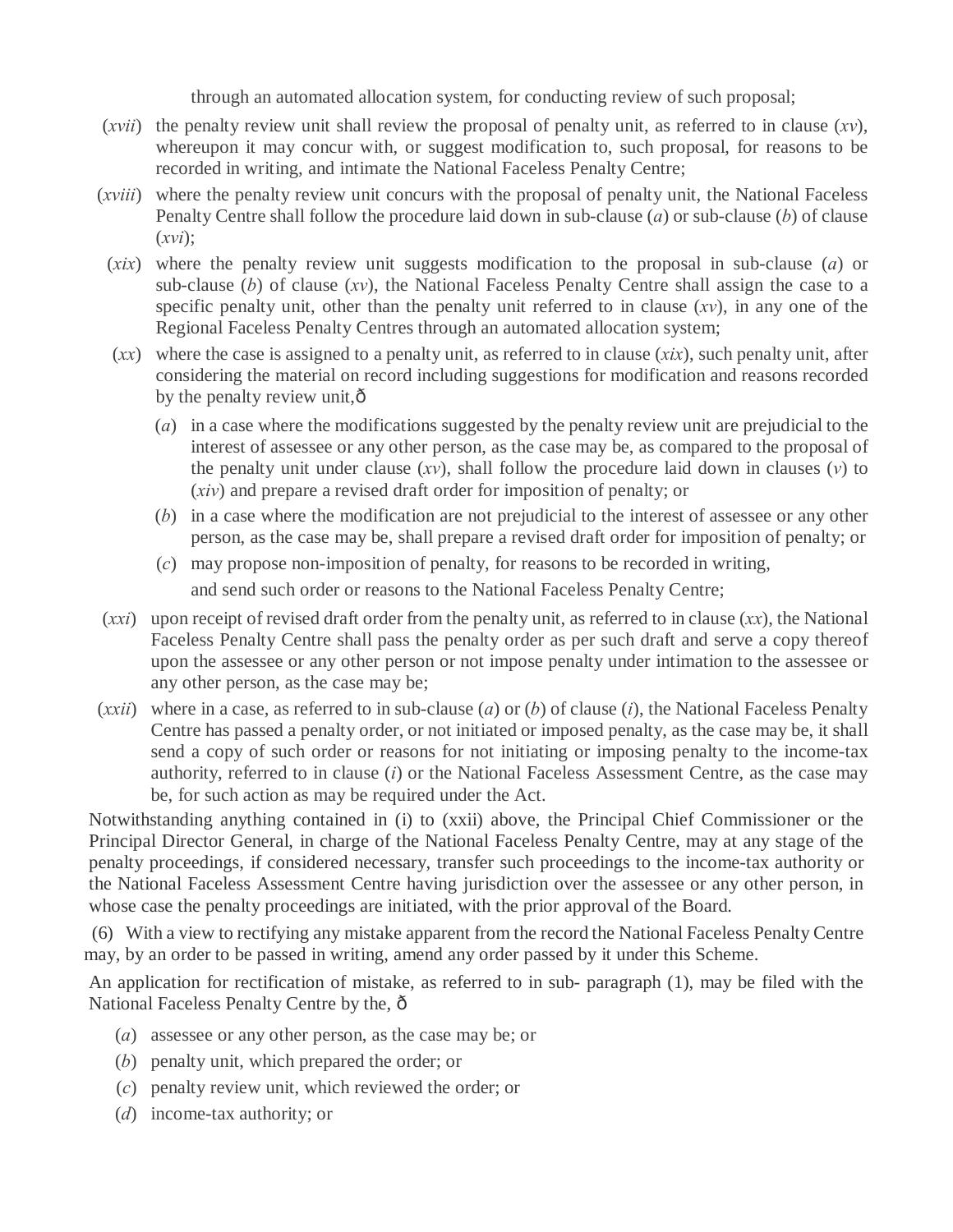(*e*) National Faceless Assessment Centre.

.

(7) Appellate proceedings: An appeal against a penalty order made by the National Faceless Penalty Centre under this Scheme shall lie before the Commissioner (Appeals) having jurisdiction over the jurisdictional income-tax authority or before the National Faceless Appeal Centre, as the case may be; and any reference to the Commissioner (Appeals) in any communication from the National Faceless Penalty Centre shall mean such jurisdictional Commissioner (Appeals) or the National Faceless Appeal Centre, as the case may be.

(8) Exchange of communication exclusively by electronic mode: For the purposes of this Scheme,--

- (*a*) all communications between the National Faceless Penalty Centre and the assessee or any other person, as the case may be, or his authorised representative, shall be exchanged exclusively by electronic mode; and
- (*b*) all internal communications between the National Faceless Penalty Centre, National Faceless Assessment Centre, Regional Faceless Penalty Centres, any income-tax authority, the penalty unit or the penalty review unit shall be exchanged exclusively by electronic mode.

(9) The Board shall establish suitable facilities for video conferencing including telecommunication application software which supports video telephony at such locations as may be necessary, so as to ensure that the assessee, or his authorised representative, or any other person is not denied the benefit of this Scheme merely on the ground that such assessee or his authorised representative, or any other person does not have access to video conferencing at his end.

**III. Extension of time limits:** The CBDT has extended the due dates for filing ITRs. The Press Release dated 30<sup>th</sup> December, 2020 is referred to in this write up as that would be easy to grasp for readers instead of making reference to  $\dot{x}$ due datesø and relevant statutory provisions referred to in Notification No. 93/2020 dated 31st December, 2020. Considering the problems being faced by the taxpayers, it has been decided to provide further time to the taxpayers for furnishing of Income-tax Returns, tax audit reports and declaration under Vivad Se Vishwas Scheme. Further, in order to provide more time to taxpayers to comply under various ongoing proceedings, the dates of completion of proceedings under various Direct Taxes & *Benami* Acts have also been extended. These extensions are as under:

- *a*. The due date for furnishing of Income-tax Returns for the Assessment Year 2020-21 for the taxpayers (including their partners) who are required to get their accounts audited and companies [for whom the due date, as per the provisions of section 139(1) of the Income-tax Act,1961, was 31st October, 2020 and which was extended to 30th November, 2020 and then to 31st January, 2021] has been further extended to 15th February, 2021.
- *b*. The due date for furnishing of Income-tax Returns for the Assessment Year 2020-21 for the taxpayers who are required to furnish report in respect of international/specified domestic transactions [for whom the due date, as per the provisions of section 139(1) of the Income- tax Act, 1961, was 30th November, 2020 and which was extended to 31st January, 2021] has been further extended to 15th February, 2021.
- *c*. The due date for furnishing of Income-tax Returns for the Assessment Year 2020-21 for the other taxpayers [for whom the due date, as per the provisions of section 139(1) of the Income- tax Act, 1961, was 31st July, 2020 and which was extended to 30th November, 2020 and then to 31st December, 2020] has been further extended to 10th January, 2021.
- *d*. The date for furnishing of various audit reports under the Act including tax audit report and report in respect of international/specified domestic transaction for the Assessment Year 2020-21 has been further extended to 15th January, 2021.